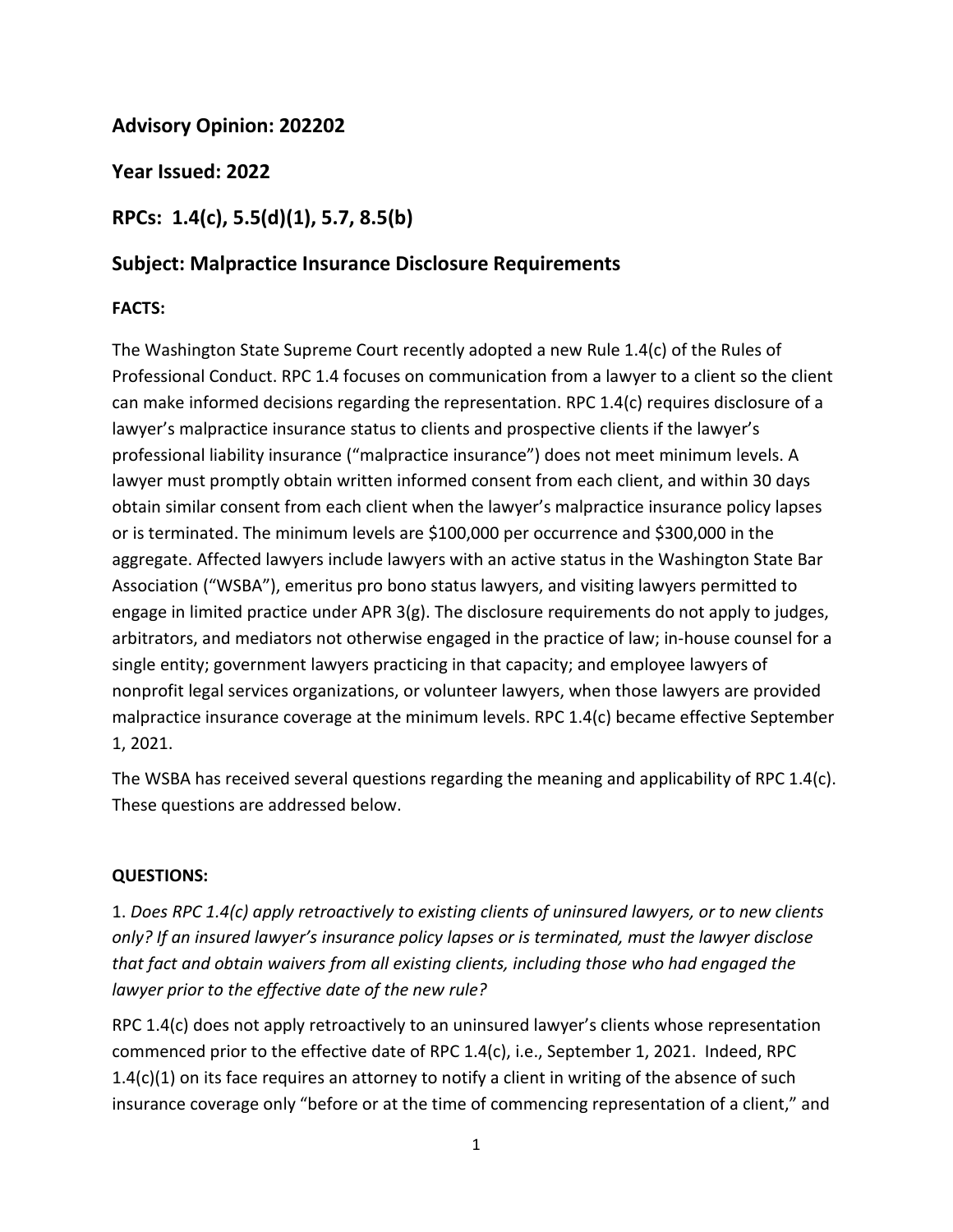thus the rule does not require notice of the absence of such insurance with respect to representation that commenced prior to September 1, 2021.

With respect to the lawyer who is insured as of September 1, 2021, whose insurance policy lapses or is terminated during the representation, the duties set forth in the second and third sentences of RPC 1.4(c)(1) will apply. There is no language in those sentences which exempts an insured lawyer from the termination-of-policy notice requirements, even if the representation had commenced prior to September 1, 2021.

2. *If a lawyer or law firm is "self-insured" at or exceeding the minimum coverage levels through the accumulation of reserved amounts or retentions, or covered by a "captive insurer," is that sufficient coverage by lawyer professional liability insurance as defined in RPC 1.4(c)?*

A lawyer or firm that decides to be wholly "self-insured" with personal or corporate assets and otherwise is without a malpractice policy issued by an insurance company, is "not covered by lawyer professional liability insurance" under RPC 1.4(c). Such an attorney or law firm essentially is "going bare," and therefore must comply with the notice and consent provisions of RPC 1.4(c).

RPC 1.4(c)'s reference to "lawyer professional liability insurance" generally means coverage under a malpractice policy offered through the private, competitive insurance marketplace. However, there is nothing in RPC 1.4(c) that precludes insurance coverage from a "captive insurer," "risk retention group," "insurance purchasing group," or some other insurance entity that is in good standing, chartered or licensed as an insurer in its domicile jurisdiction, has assets that exceed its liabilities, has the ability to pay claims, and complies with all applicable statutory and regulatory requirements. A lawyer or law firm insured by such an insurance entity generally does not violate RPC 1.4(c).

A liability insurance policy with a self-insured retention, reserve, or deductible, does not by itself violate RPC 1.4(c). However, as noted in Comment [9] of the rule, if the lawyer knows or has reason to know the deductible or self-insured retention cannot be paid by the lawyer or the law firm if a loss occurs, the attorney or firm's insurance coverage is insufficient to meet the minimum dollar amounts set forth in RPC 1.4(c).

## 3. *Is coverage by a professional liability fund such as the Oregon State Bar Professional Liability Fund (PLF) "lawyer professional liability insurance" within the meaning of RPC 1.4(c)?*

The PLF website describes the PLF as follows: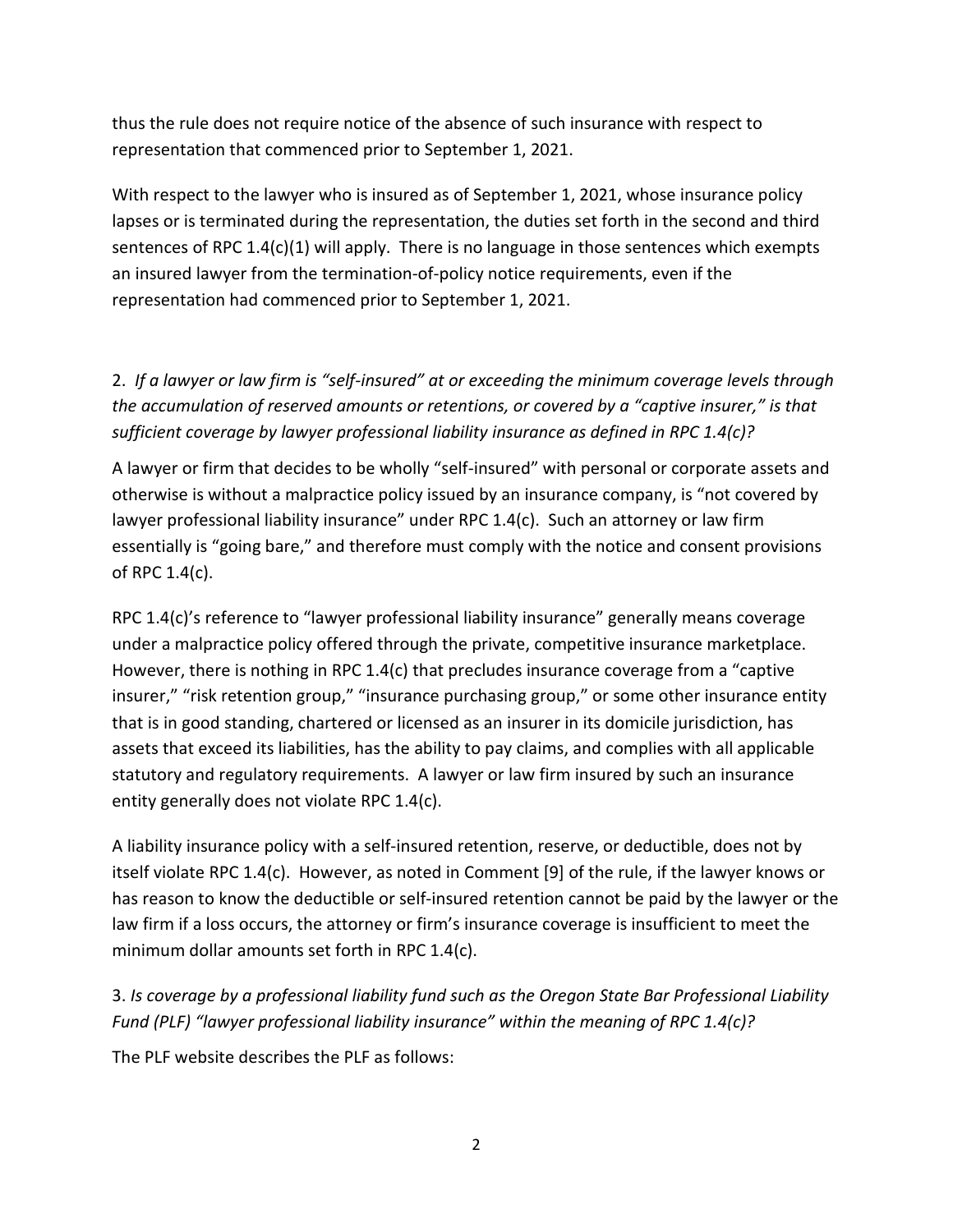For over forty years, the Oregon State Bar Professional Liability Fund (PLF) has provided malpractice coverage to lawyers in private practice in the state of Oregon. The PLF is a unique organization within the United States. The Oregon State Bar Board of Governors created the PLF in 1977 pursuant to state statute (ORS 9.080) and with approval of the OSB membership. The PLF began operation on July 1, 1978, and has been the mandatory provider of primary malpractice coverage for Oregon lawyers since that date. Though a handful of other states in the U.S. require malpractice coverage for lawyers, Oregon is the only state that provides that coverage through a mandatory barrelated program.

[www.osbplf.org/about/who-we-are.html 11/21/2021.](http://www.osbplf.org/about/who-we-are.html%2011/21/2021) Based on this description and the answer to Question 2 above, coverage by the PLF at or exceeding the minimum levels required by RPC 1.4(c) meets the requirements of the Rule.

## 4. *Are lawyers who only provide non-legal services, or "law-related services" as defined RPC 5.7, subject to RPC 1.4(c)'s disclosure and waiver requirements?*

A Washington licensed lawyer whose work is entirely unrelated to legal services would not be subject to the disclosure provisions of RPC 1.4(c). RPC 1.4(c)(4) implicitly establishes that the disclosure requirements apply to active members of the Washington State Bar Association who are engaged in the practice of law. A lawyer who provides no legal services and provides no legal advice, but instead only works, for example, as a commercial banker, an orchardist or a bartender, is not required to comply with the RPC 1.4(c) disclosure requirements.

RPC 5.7(b) denotes "law-related services" as services that "might reasonably be performed in conjunction with and in substance are related to the provision of legal services, and that are not prohibited as unauthorized practice of law when provided by a nonlawyer." Typical law-related services include title insurance and real estate work, legislative lobbying, accounting, financial planning, and certain human resources work. RPC 5.7 Comment [9]. RPC 5.7(a) states that when a lawyer is providing "law-related services," the lawyer will be subject to the RPCs unless those services are provided in circumstances that are clearly distinct from the lawyer's provision of legal services, or unless the lawyer makes it clear to recipients of the services that those are not legal services and that the protections of the client-lawyer relationship do not exist.

A lawyer who provides only law-related services, including but not limited to the examples in RPC 5.7 cmt. [9], is subject to the RPCs, including the disclosure requirements of RPC 1.4(c), unless that lawyer complies with the provisions of either RPC 5.7(a)(1) or RPC 5.7(a)(2), *i.e.*, by providing the services in a manner clearly distinct from legal services, or by taking reasonable